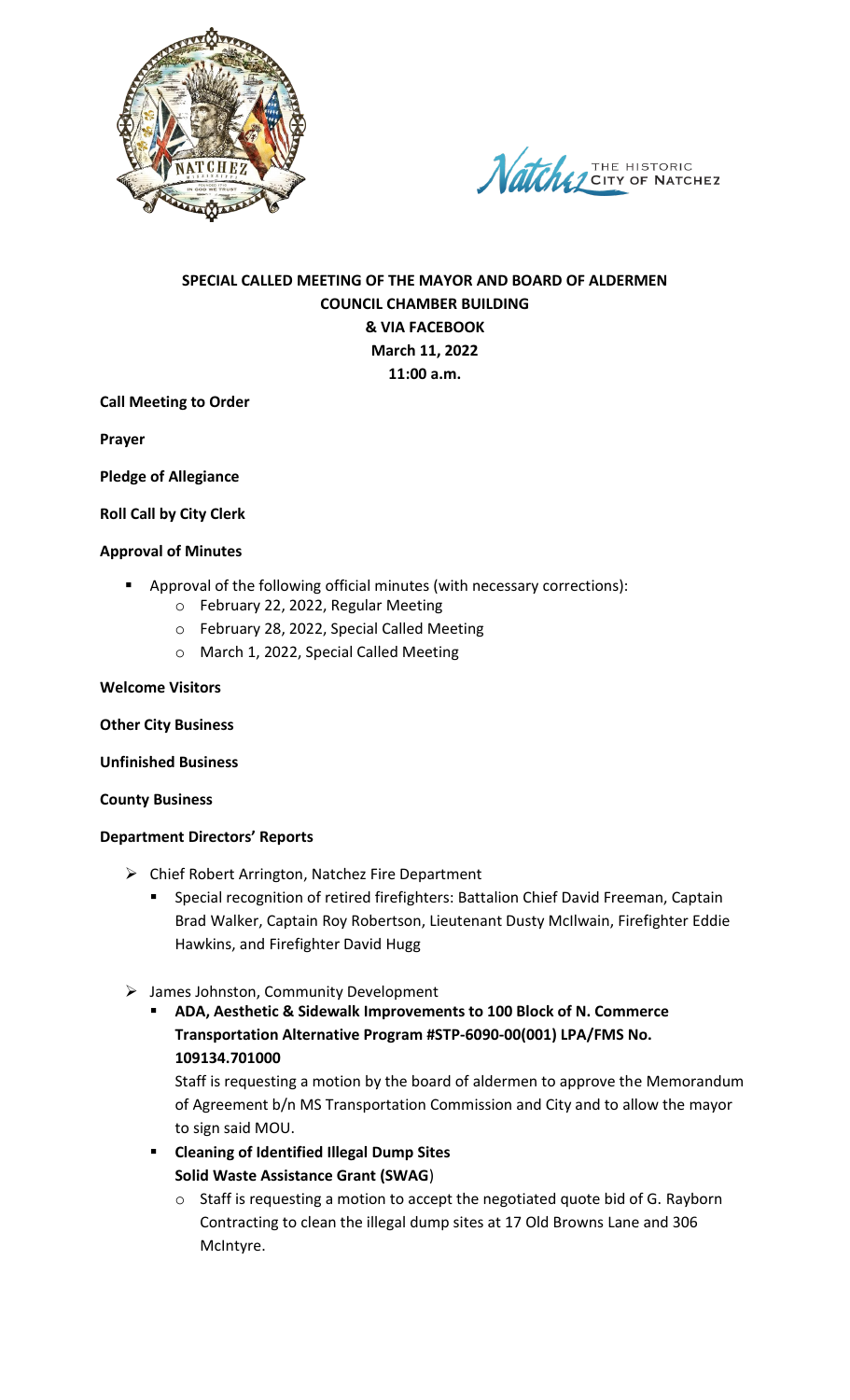



- o In addition, staff is requesting permission to receive quote bids for the cleaning of the illegal dump site immediately behind 1230 Watkins Drive.
- **Approval of Task Order #10 – Phase II Environmental Site Assessment Triangle Filling Station – 231 N. MLK**

## **2021 EPA Brownfields Coalition Assessment Grant**

Staff, along w/ PPM Consultants, Inc., the City's Environmental Consultant, is recommending approval of Task Order #10 for the removal of *three (3) underground storage tanks (UST) and asbestos survey of the filling station.*

- **FY22 Homeland Security Grant Program MS Office of Homeland Security** Staff is requesting a motion to work w/NFD Chief Robert Arrington on the preparation of said application for the purchase of an Emergency Rescue Vehicle to replace the department's 1992 model.
	- **Natchez Railroad At-Grade Safety Program - 2016 TIGER Federal Railroad Administration** Staff is requesting a motion to amend the Cooperative Agreement b/n the Federal Railroad Administration and City to change the end date from August 31, 2023 to March 31, 2022.
- $\triangleright$  Jody, Rutter, Building Official
	- Approval to repair Chiller at Armstrong Library

# **City Officials' Reports**

| • Alderwoman Hall   | • Alderman Frazier | • Alderwoman Smi   |
|---------------------|--------------------|--------------------|
| • Alderwoman Irving | • Alderman Davis   | • Alderman Dillard |

oman Smith

# **City Clerk's Report**

- **February 2022 Hire & Termination Report**
- Request for approval of the  $1<sup>st</sup>$  March 2022 Claims Docket
- Request for approval of the  $1<sup>st</sup>$  March 2022 Mini Claims Docket
- Retroactive approval for the Mayor to sign a 30-day extension for the Ice Storm Loan in the amount of \$556,939.81 with Home Bank to provide time to receive the FEMA/MEMA reimbursement (the city will receive this month)
- Retroactive approval of the following inter-fund transfer: On March 4, 2022 from 001 General Fund 2 to 135 Visitors Center Fund in the amount of \$1,600.00 to cover the docket expenses

# **City Attorney's Report**

- **Presentation by Tommie Cardin, Butler Snow Redistricting of Natchez**
- **Approval and authorization to execute Watkins & Eager ARPA Contract**
- **Discussion and approval of Amended Depot Lease**
- Approval of Sale and Transfer of Old General Hospital to James and Ginger Hyland